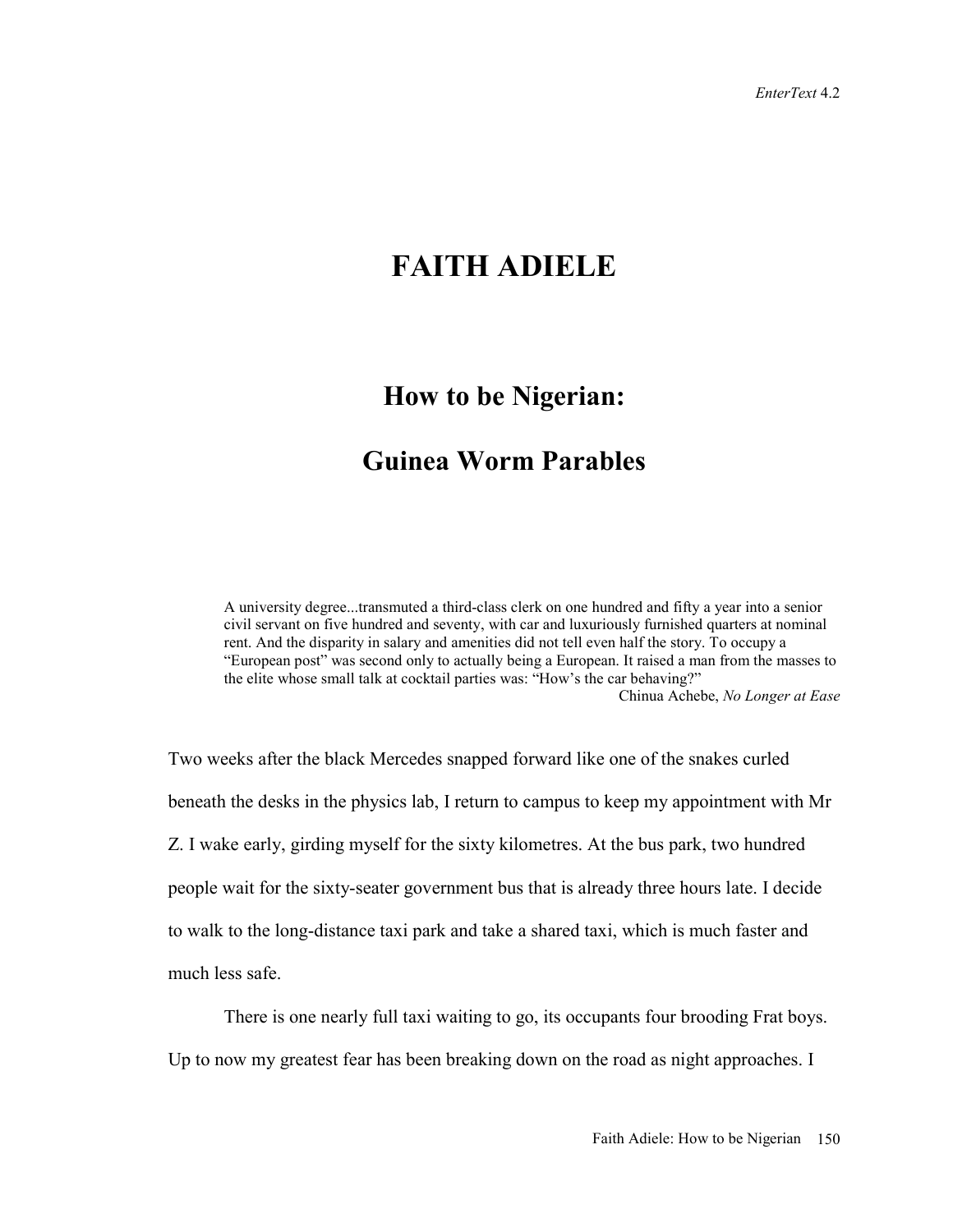stagger back in the shine of eight eyes, testosterone billowing out the open car window like a blow to the face, and resolve to wait for the next taxi, no matter how long it takes. The driver, eager to leave and pick up a return fare, curses me out before the entire park.

I curse him back, then ask to have the driver of the next taxi pointed out. This one teases me gently as I make a big show of checking the tyres and jotting down the licenceplate number before getting in the front passenger seat. "*Nne*," he jeers, *Little mother*. "Wetin you be tinkin? I no go for to rob you this day—o!"

After thirty minutes, the taxi fills, a tangle of limbs and parcels and struggling chickens, and we depart. Slowly, slowly, my grip on the length of wire holding the car door shut loosens, the blood returning to my knuckles. We speed through lush farmland, the road littered with broken-down buses and taxis, their stranded occupants waving desperately at passing overcrowded vehicles. An overturned truck lies on its side, twofoot-long yams and potatoes scattered across the macadam. Workers who had no doubt been riding on top of the cargo stand dazed and barefoot, a pet monkey perched atop the shoulder of one, its black face ringed in a ruff of white fur.

Two-thirds of the way to Nsukka, the engine erupts in a cloud of black smoke. The taxi chokes and shudders to a halt. Laughing, the passengers disentangle their limbs and climb out to join the driver in looking under the hood at the web of rusty wire and soldered bottle caps. A barrage of Igbo is exchanged. After twenty minutes of poking the surface with sticks and bathing it with handfuls of water and fanning it with handkerchiefs, they all agree that the taxi is in fact dead.

I glance up, checking the sun's position in the sky, and the others finally seem to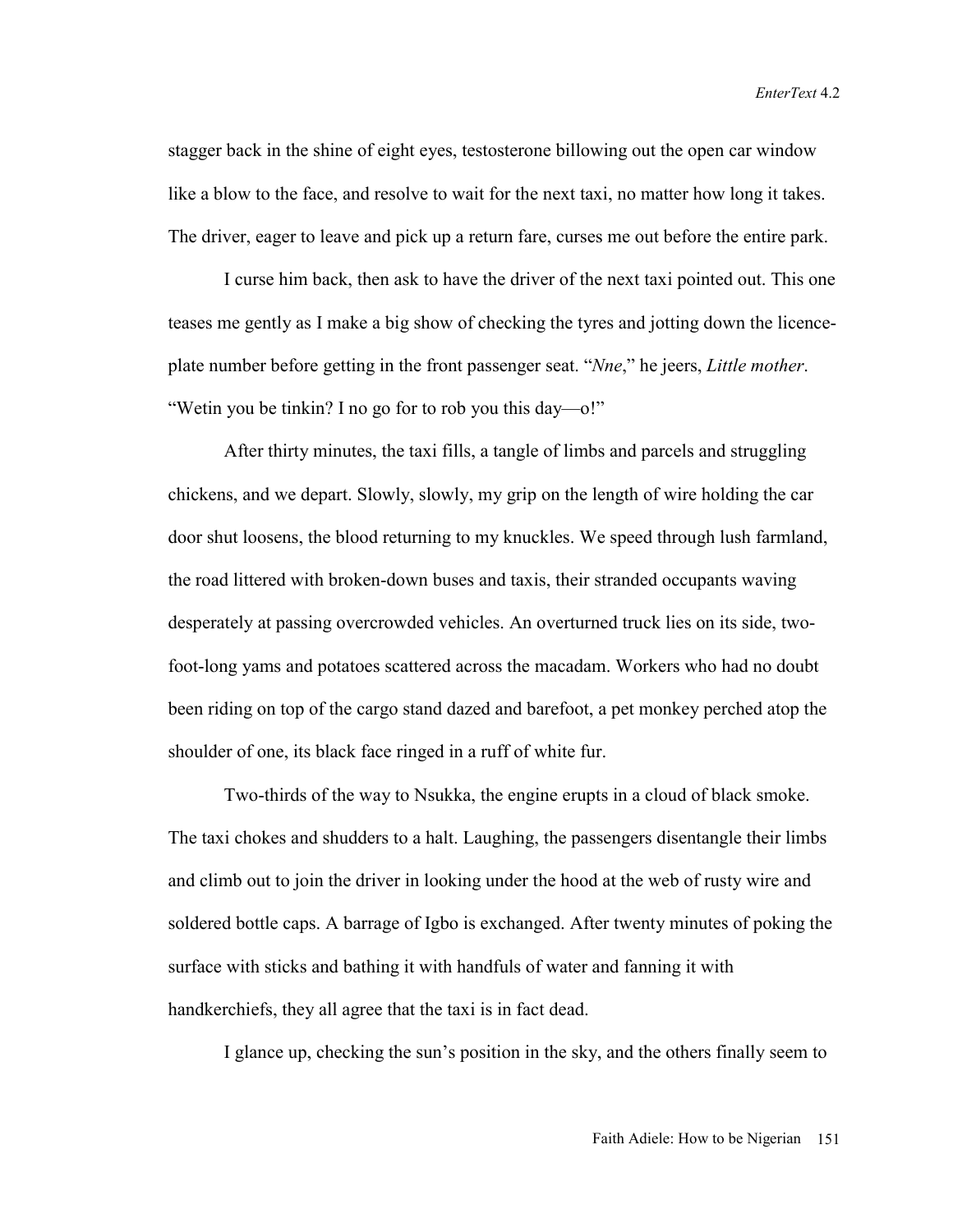notice that they're stuck in the middle of nowhere with a foreigner clearly on the verge of tears. The road stretches empty for miles. All eyes regard me uneasily.

Twenty minutes later a shiny BMW pulls over to the side of the road. A young man picks up his satchel and bids us farewell. Another passenger begs the student to ask his friends to take him. "I'm a businessman," he pleads. "Please—o. I'm late for an appointment."

"No, sorry—o," the student refuses. He stops and points at me, "You can come."

Up ahead in the car, the men twist around to stare. As he motions me toward the car, they give him the thumbs up.

"Thanks, but no."

"Hey, there's nothing to be afraid of. We're all students."

I smile, shaking my head. "Who said anything about being afraid?"

He smirks, tries another tactic. "That's a big man driving the car. Very rich." He leans in, dropping his voice. "No one here speaks English. You'll be stuck. It's foolish to be afraid."

I turn away.

He shrugs and runs to the car. The businessman runs alongside, begging. The student brushes him aside and climbs into the back seat. The men look back one last time, and the car spins ahead, covering the businessman in red dust.

Eventually a government bus stops, and we're lucky enough to get standing room. In Nsukka village I wobble to the taxi park and stammer "campus" to the first cab. Four hours after leaving the house, I reach the university.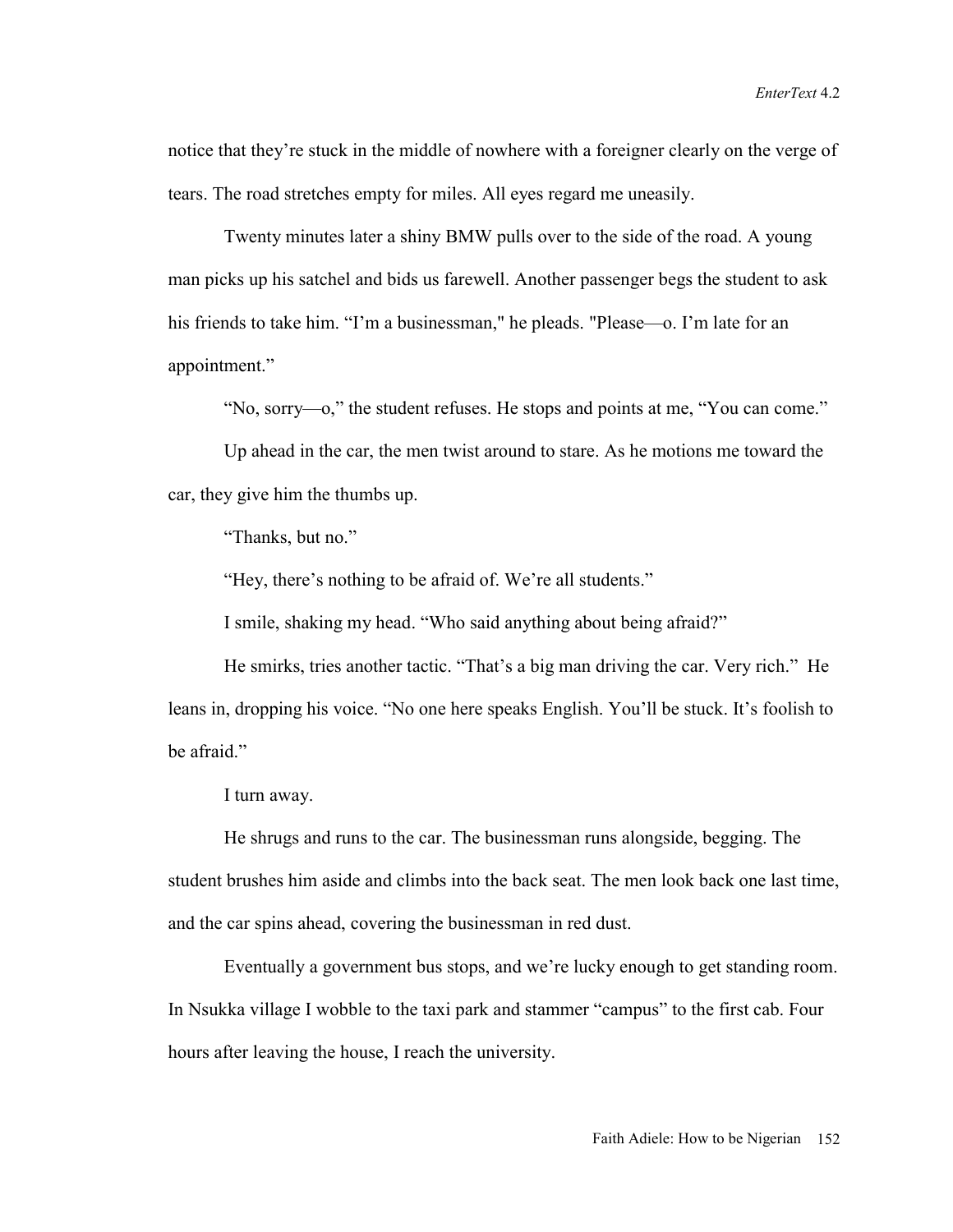The office of the Secretary of the Graduate College is closed.

"Please, is *oga* coming back?" I ask a clerk in a pale blue safari suit who sits fiddling behind a bare desk.

"*Oga* no dey," he replies, blinking behind his spectacles.

I call one of the market women patrolling outside and invest in some banana "dash" through the open window. The clerk and I peel the finger-sized fruit together, suddenly friends, and I learn that *oga* is out of town for a few days and no, has not yet done my letter. I ask him to tell *oga* that I will return in one week.

He nods and gulps the last banana. When I ask to use the staff bathroom before returning to Enugu, he tells me there is no water.

\*

In that breathless moment of stunned indecision on Wednesday morning, while the ring of students stands around the groaning body of the President of the Student Union, two Secret Policemen spring forward and heft the boy between them. *Move aside, move aside*, they order, the third angling for the car, but the students stand firm.

*You take for hospital*, they warn, their hands still bloodied from breaking windows. *Not for gaol.* 

*Yes, yes*, the policemen agree, their eyes gleaming in the darkness, looking as shocked as the students at how far this has all gone. They settle the President of the Student Union gently into the back of the dark Mercedes that ploughed into him.

The crowd parts slowly, gingerly, the students reaching out to place their palms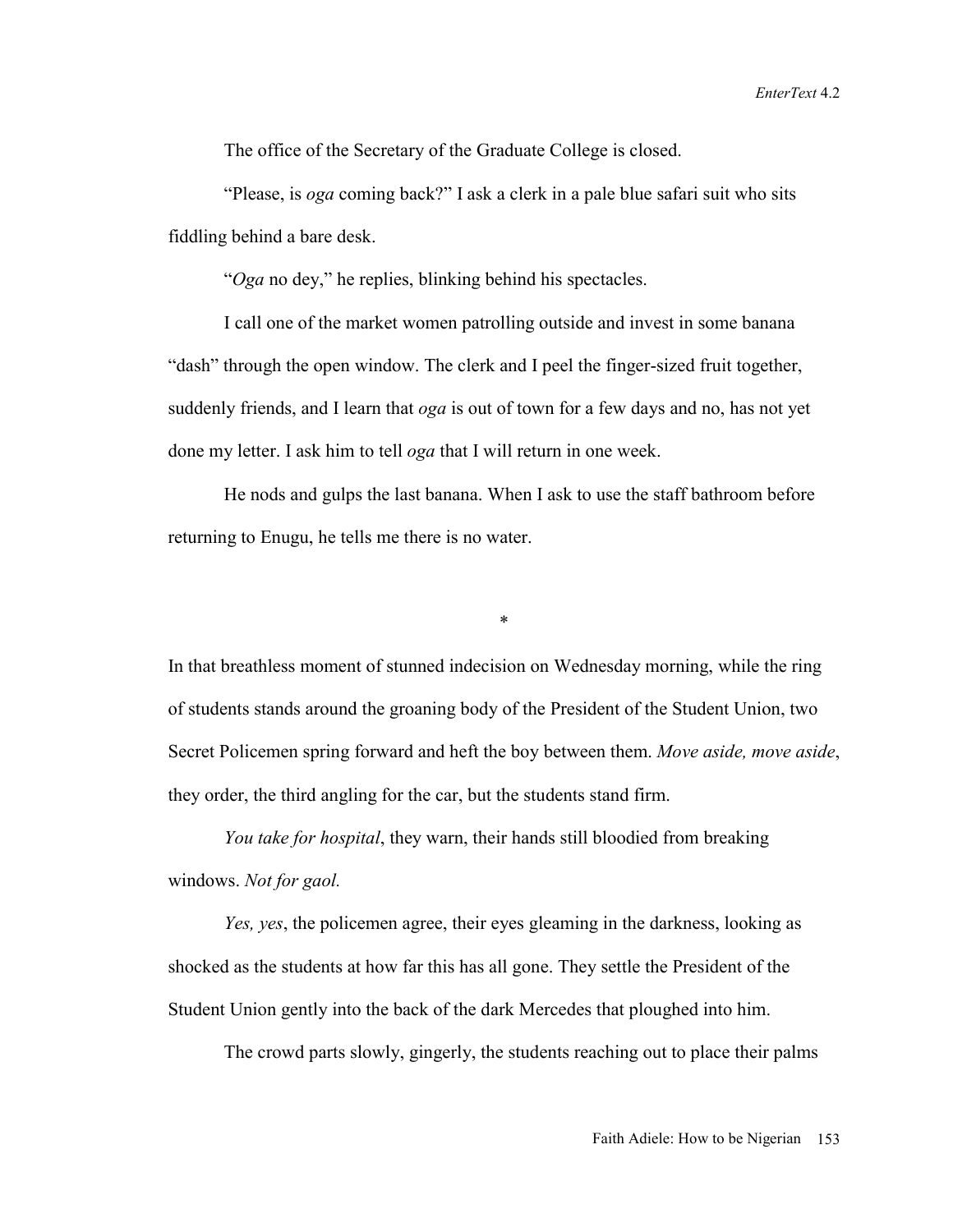on the car's hood and rear windows and boot. It is not until later the students begin to doubt that the police have taken Innocent to hospital. It is, after all, more than likely that they have driven him straight to HQ for interrogation. That way, they won't even have to rough him up. He is probably already strapped to a chair in the filthy, stone gaol, the wire cutting into the flesh of his wrists, his smashed legs twisted beneath him, screaming in that agonized high and low they can't get out of their ears.

Now the students try to remember the route the police Mercedes had taken upon exiting campus. Now that they think about it, they seem to recall that it took the first fork in the road, towards police headquarters, and not the second, towards hospital, at all.

The students decide to retaliate. Someone suggests the campus Security Chief, who from Raymond's account of things has been strangely absent during all this *katakata* nonsense with the Mobile Police and the Secret Police. And so the students grab up whatever will function as weapons and march to the Security Chief's bungalow.

*Get up and find out what had happened to your student!* they shout in Igbo at the Chief, who is sleeping. *Where is* our *security? Is it not our school fees that put* garri *in your belly?* 

The Security Chief comes to the bungalow door in *wrappa* and undershirt and tells them to return to their rooms. He turns to go back inside, and a student springs forward, just like the Mercedes and the snake before it, and plunges a knife into his shoulder.

I wince, imagining his back arching in the thin cotton undershirt, his lips parting in surprise, the student hanging on behind.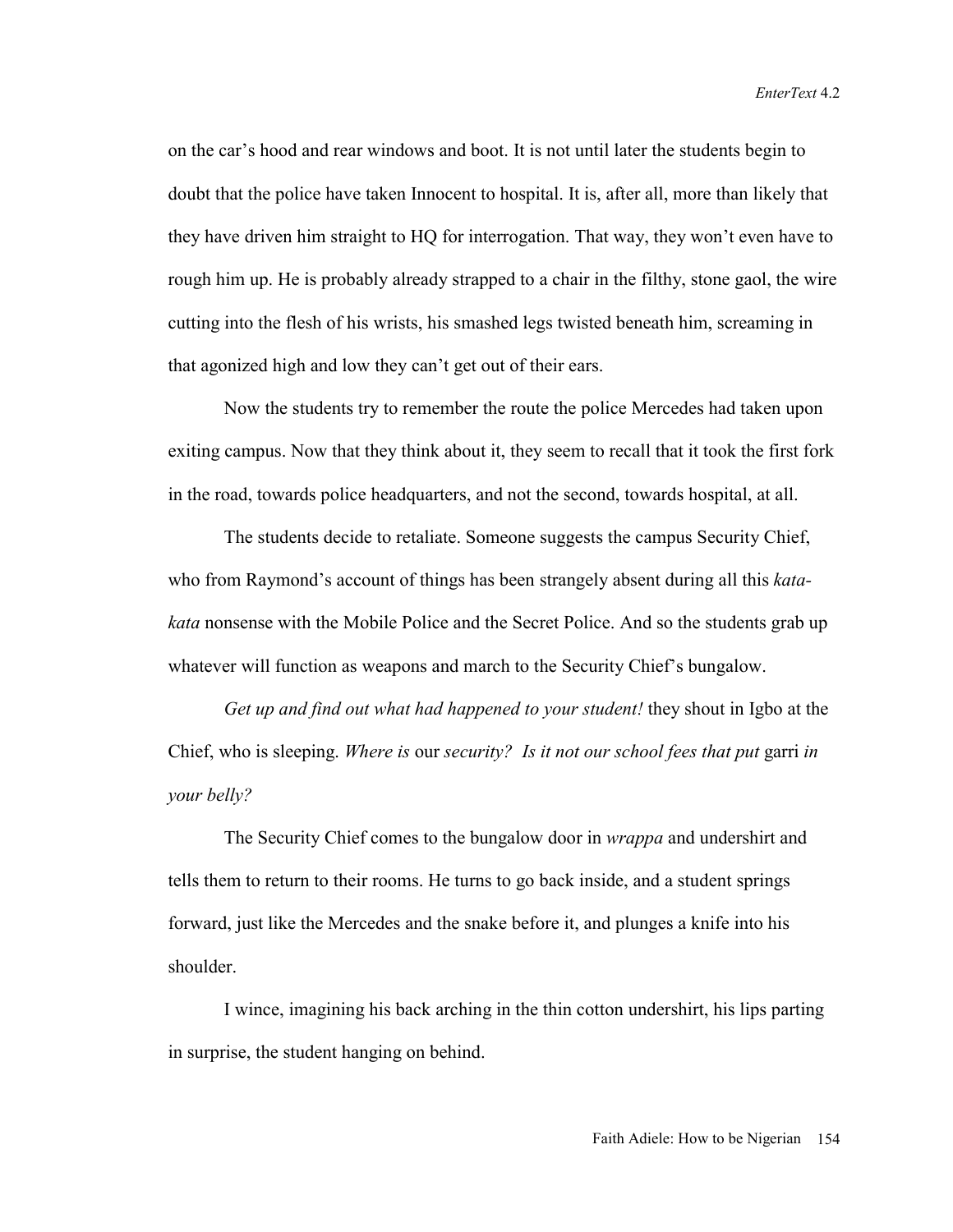Hefting the Security Chief between them like a leaky bag of rice, the students march outside. As they pass through the centre of campus, the Chief breaks away and flees into the chapel, throwing himself at the foot of the altar. The students drag him out, the blood clotting his thin undershirt.

"*Biko*, *biko*," he pleads, just as the hundreds had pled right before the civil war, when the Muslims in the north went on a Sunday killing spree, dragging Igbo families out of church and hacking them to pieces with machetes in the street. *Please, please*. And the Muslims had cried back: "Kill the Infidel!" Most of the students, all Igbos themselves, had been small children then.

The students shut the Chief of Security for the University of Nigeria in an empty water tank. There is no water to be had, anyway. And though he had survived the civil war, in the tank, the students later tell each other, snapping their fingers for emphasis, he cried like a baby.

\*

By Wednesday mid-morning the police are back on campus, this time shooting bullets, not tear gas. One student is hit in the thigh as he runs for cover, and the rumour spreads that the shot student is not even a protester, just a passer-by. This further enrages the protesters, who, after carrying the shot boy to the bare-shelved clinic, roll another government car in front of the back gate and set it ablaze.

By now the students are beginning to realise that this battle is not about them, the nation's promise, making their voices heard. This battle is not about education at all.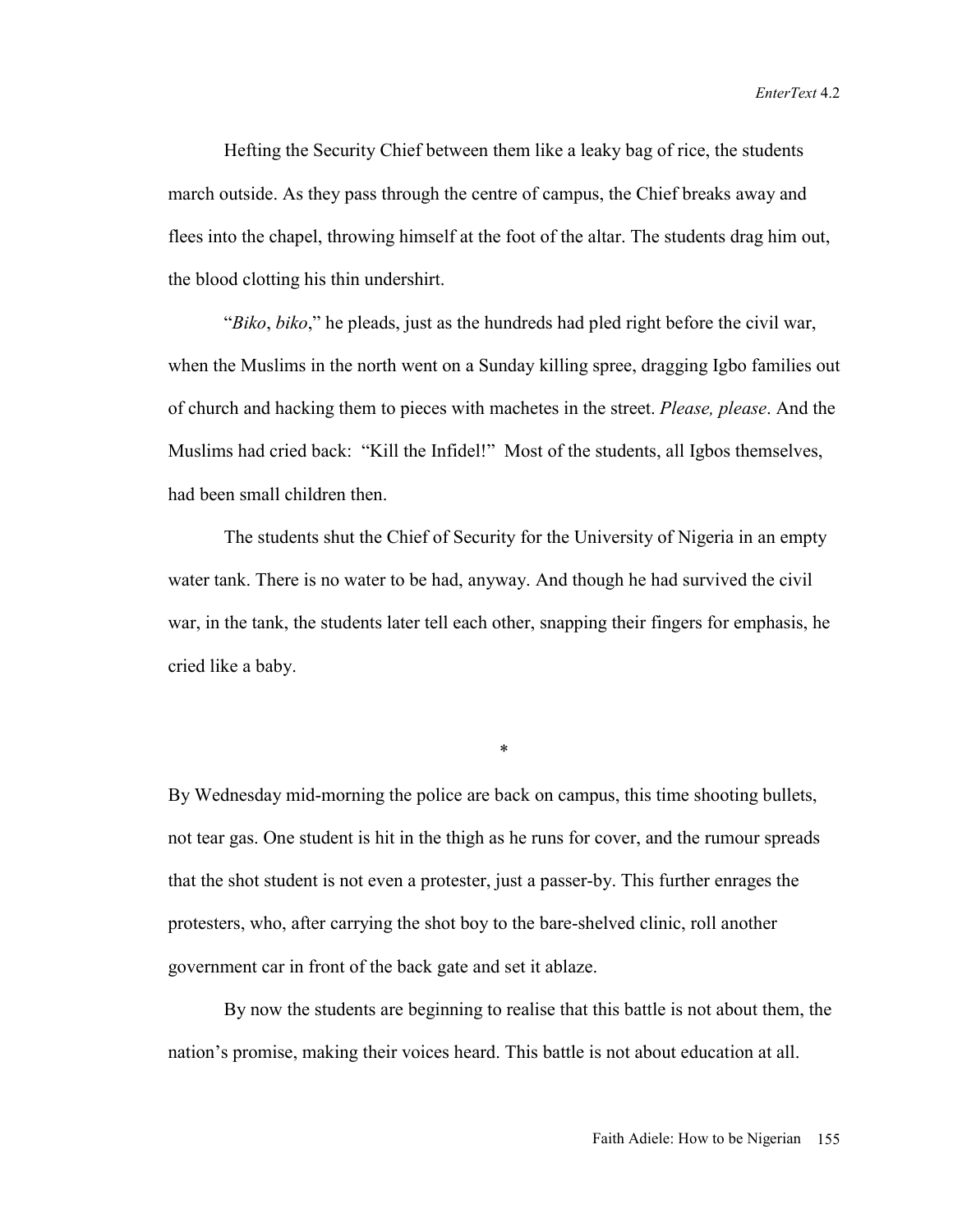They are beginning to suspect that no longer will the suffering of their parents and extended families and village improvement societies be rewarded when they, the university students and objects of so much collective hope, step into their senior civil service jobs and are able to pay the school fees of their younger siblings and cousins and build houses in the village and have drivers and car trouble. No longer will they be able to take chieftaincy titles and wear velvet caps from India and carry cow tail whisks while listening to the women's societies sing their praises for having used their influence to bring paved roads and electricity to their local government area.

The students think about their leader now certainly in jail, his legs slowly knitting together in a configuration of crooked bone, about their girlfriends arching their backs under the sweaty potbellied weight of their professors, about the days of A-level and Olevel exams they took on stomachs light with tea and boiled yam, chewing bitter *kolanut* to stay awake. And they suspect that a university degree is no longer the answer to development woes. This new power equation involves multinational oil companies, soldiers toting guns, a line of hungry bureaucrats in between—none of whom gives a damn about whether students eat or not.

Now the students hear that the V.C. is in fact still on campus. They chase him, dodging policemen's bullets, as he narrowly escapes in a Volkswagen, no sign of his wife or the houseboy or Michael Jackson's corpse. Once he is safely ensconced at his brother's bungalow in Enugu, 10,000 armed troops occupy the campus. Or perhaps it is one thousand.

The students pour out of the hostels to face the soldiers, forming a similar, smaller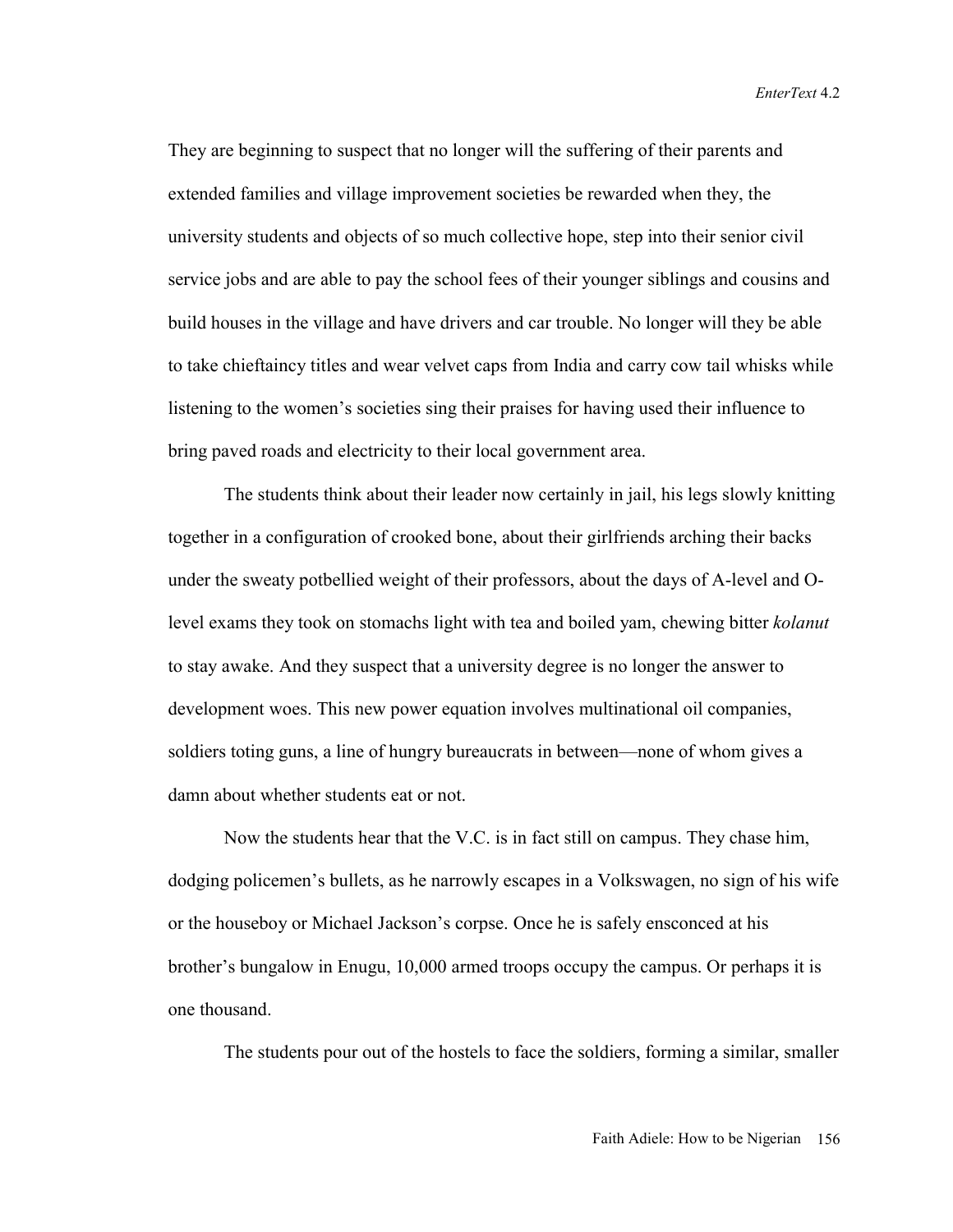phalanx. They point at the soldier's ragtag uniforms. *Look at your clothes*, they taunt in Broken, *patch, patch. Do you get for last month's pay?* they ask, pulling their eyes downward with their index fingers. *No!*

Everyone knows that government workers' salaries have been rolled back four months. While the puffed-up generals feast on Guinness Stout and goat's head stew, university professors and postal officials and soldiers and policemen have yet to receive their wages. *Take bribe, take bribe*, the students goad the soldiers. *Are you not ashamed?*

"Take, take. Here is twenty shillings," says one of Raymond's friends, who had been beaten at a renegade roadblock set up by policemen.

"Ah," says another, digging in his pocket, "here is twenty *kobo*. Go home now," he directs, tossing the tiny bronze coins into the dirt.

The rest of the students follow suit, scattering their small change with sweeping gestures like chicken feed. *Here is twenty kobo,* the voices chant. *You can go home now.* 

When the students start walking towards town, intent on releasing the prisoners in the local gaol, their leader among them, the soldiers fall upon them and beat them with their fists. When the Dean of the Religion Faculty rushes out to stop the beating, the soldiers beat him too.

By the time evening falls, three universities in the southwest—the University of Ibadan, the University of Lagos, and the University of Ife—have all been closed for rioting.

\*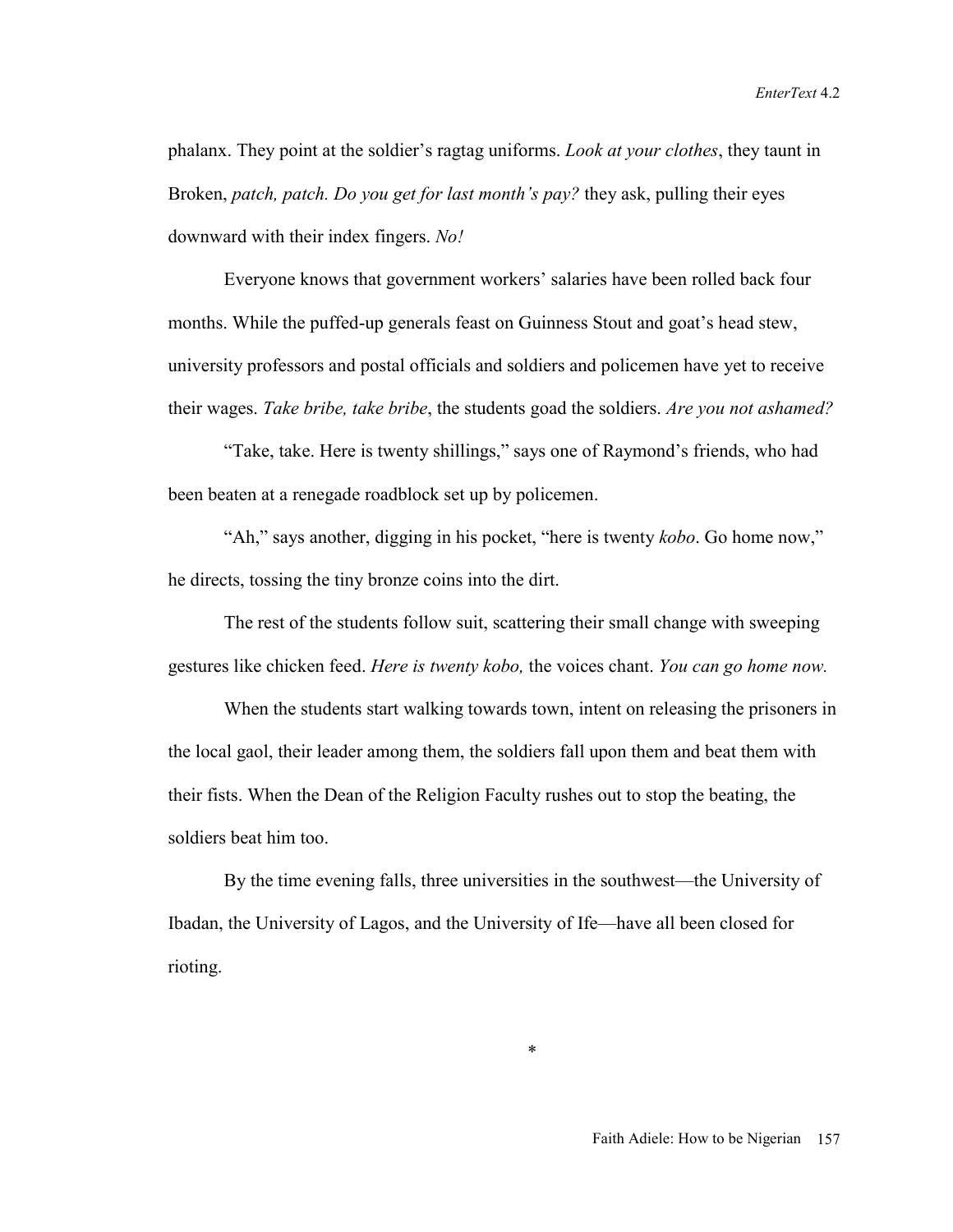It is interesting that no one who has ruled this country since independence, which was won more than a quarter of a century ago, has been a university graduate. Chinua Achebe, *The University and the Leadership Factor in Nigerian Politics*

On Thursday morning the Enugu campus riots. The Amazus and I stand on the balcony of our hilltop apartment and watch the smoke. In the evening Raymond arrives toting his tape deck and five shirts. He reports that the Nsukka campus is officially closed. "It took me five hours to make the trip," he announces.

We go out to see the damage, picking our way through the rubble, stepping over toppled telephone booths, skirting circles of tarmac blackened from where students barricaded the streets with burning tires. We find a heap of rubble where Nipost, the post office, used to be—a beach of shattered glass, mountains of powdered cement, a lone flame licking. Watchers move like furtive partygoers embarrassed after a night of drunkenness.

On Friday morning the papers report that sixty-one rioters were arrested in Enugu. In Lagos, the old capital, seventeen people were killed and seven hundred arrested. One body, a casualty of the initial rioting on Monday, lay at a city bus stop until Thursday noon.

The young men who come to our flat in the afternoon report that Lagos is still hot, with bootleg photocopies of the *Ebony* article circulating, and students and traders planning to regroup and change strategies. The military dictator comes on television to denounce the unrest and blame it on the leaders of the banned political parties.

Later in the day the University of Benin riots, the market women and one policeman joining the students. They break into the local police station and seize arms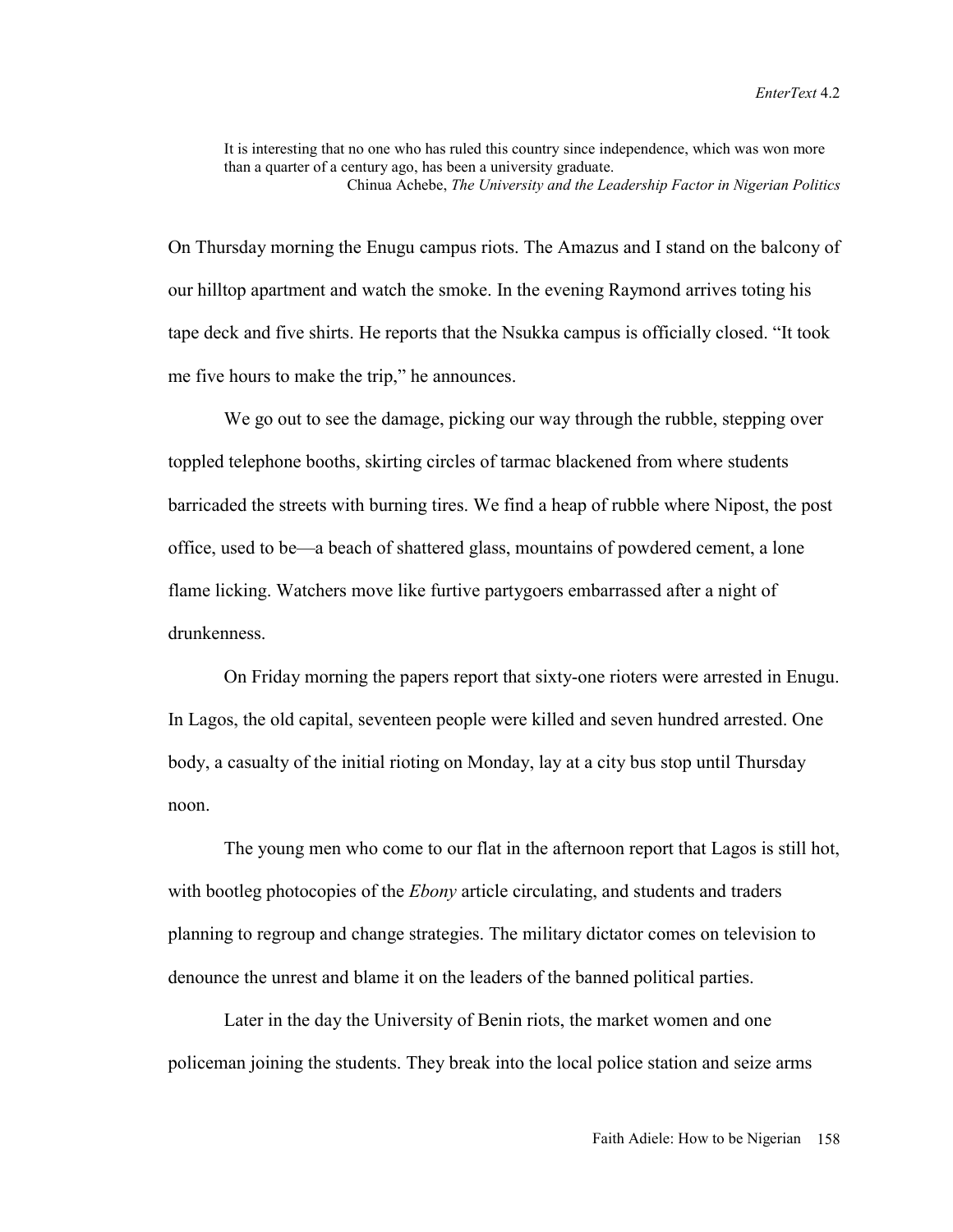before releasing prisoners from gaol. Watchers predict that Amadu Bello University, the most liberal university in the Muslim north, will go next.

\*

Three days later I arrive to an empty, barricaded campus. Mr Z, the Secretary of the Graduate College, welcomes me warmly. "My dear," he says, propping open the door to his humming, air-conditioned office and waving me in, "come in, come in!" He wears a safari suit of metallic-looking sharkskin. He nods to the safari-blue clerk. "Go and get banana and groundnut." His gaze then shifts to a woman fiddling in the dark behind an ancient manual typewriter. "You there, do an immigration letter for the Commissioner's daughter!"

"Ah," he says, sinking into his chair and forming a steeple with his hands. "So you are back." The steeple parts, and both hands saw the air, buffed nails gleaming dully. "You've certainly inherited your father's stubbornness." He shakes his head. "You know, he was practically the only politician who wouldn't take bribe!" He says it as if it is something to be ashamed of—the foolish honest politician.

"So how are things working out with your advisor, Professor Y?"

"You don't know? He's gone to Germany."

"*What*?" Mr Z shouts. "Surely you don't mean it!"

I nod, and he wipes the back of his hand against the palm of the other to show disgust. "You've had too many troubles, and now this hungry, runaway priest of an advisor… *Shah*!" He advises me to persevere on my own.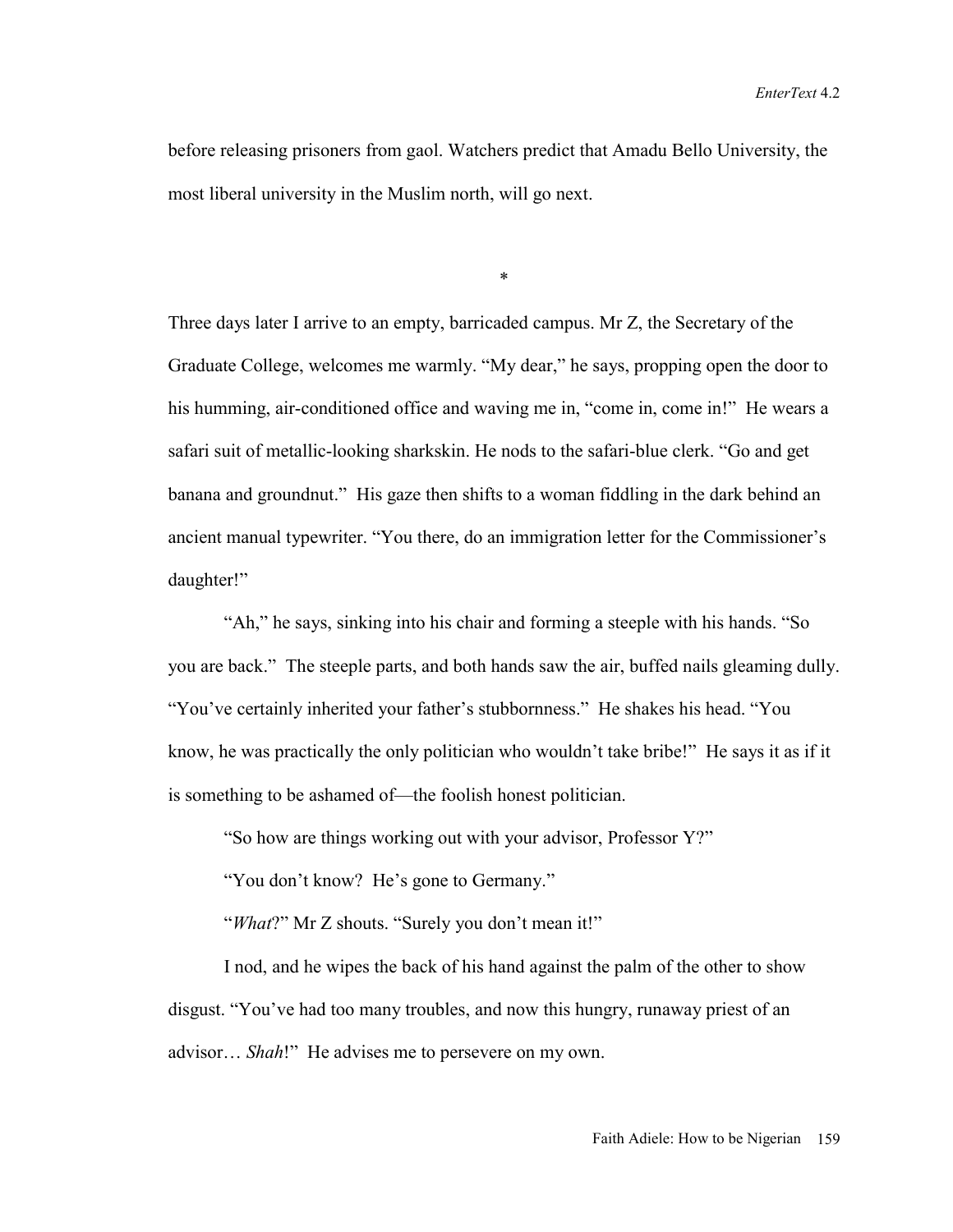With what? I wonder.

The clerk delivers bags of banana and groundnut. "Take, take," Mr Z says, shelling the nuts one-handed, the gold of his watch glinting as his wrist rotates.

University officials pop in and out, carrying small bits of paper requiring his approval. Once inside, they try to outdo each other, making puns on the latest news stories, telling tales of Nigeria's latest embarrassment. One man has heard about a Nigerian Airways plane taken hostage by a European government for non-payment of fees and repair costs. Another recounts a tale in which a Nigerian schoolgirl travelling home for the holidays gives birth onboard and yet the baby is missing when the train pulls into the station. *Ah, this Nigeria*, is the invariable refrain, accompanied by the gentle shake of head usually reserved for a recalcitrant child.

After the last guest leaves, the clerk brings in the letter, all four sentences of it, and Mr. Z reads aloud for my approval. "Yes? It's okay?"

"Perfect. Thank you, sir." Eager to go, I pop up from my chair and smooth my skirt. "I am most appreciative."

"Ah, you're a sweet girl," he says, holding out the letter. As I bend to slip the paper into my schoolbag, he learns forward and bites my neck.

My mind sputters and cuts off, leaving me in darkness. Somehow the back-up generator of my body kicks in. The torso straightens. The arms heft my bag. The legs keep walking toward the door. I step out of the Graduate College of the University of Nigeria.

On the ride back to Enugu, the bus unusually empty without students, I worry the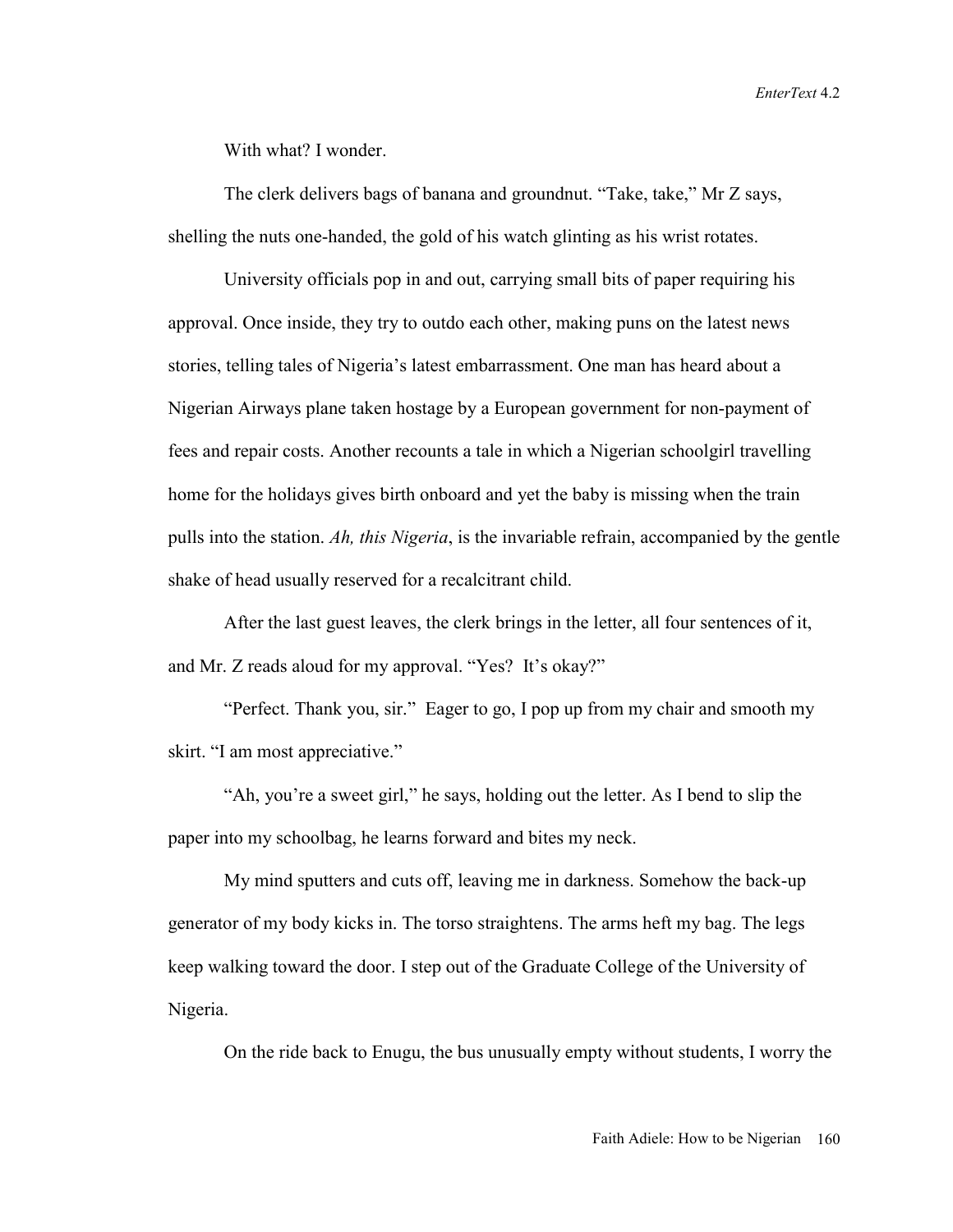*EnterText* 4.2

two grooved half-crescents of teeth marks that the Secretary of the Graduate College of the University of Nigeria has left on my neck. As my finger arcs first up and then down, up and down, I try to order the week's events in my head, account for every play. What happened outside, outside. I recall the Security Chief who spent all night crying in the water tank. Raymond told me that when they released him the morning after, he fell from the tank with a thud, finally quieted. His undershirt, pink from the dribbling wound, heaved with his ragged breaths.

What surprised Raymond most, however, were the man's eyes. They were dilated like those of the market beggars with *Onchocerciasis*, river blindness. Nigeria's rivers are teeming with Guinea worms which enter bathers' feet and swim their way up through the bloodstream, eventually boring holes in their hosts' corneas. You can see the victims everywhere—old men with wooden staffs picking their way through smouldering trash heaps at the roadside. Heads erect under grimy, embroidered caps, they train their eye sockets on passersby like the ends of electric torches, the whites huge and milky.

Over the next few days, the riots peter out, much like the Nigerian infrastructure. Several prominent politicians and journalists are arrested and charged with something or another, sent north. The university students are levied a fine for damages and forced to sign a note of responsibility. Raymond fumes. "Let them levy me—I can't stop that. But I won't sign anything."

\*

In the weeks following the riots, he and his friends mutter about how Amadu